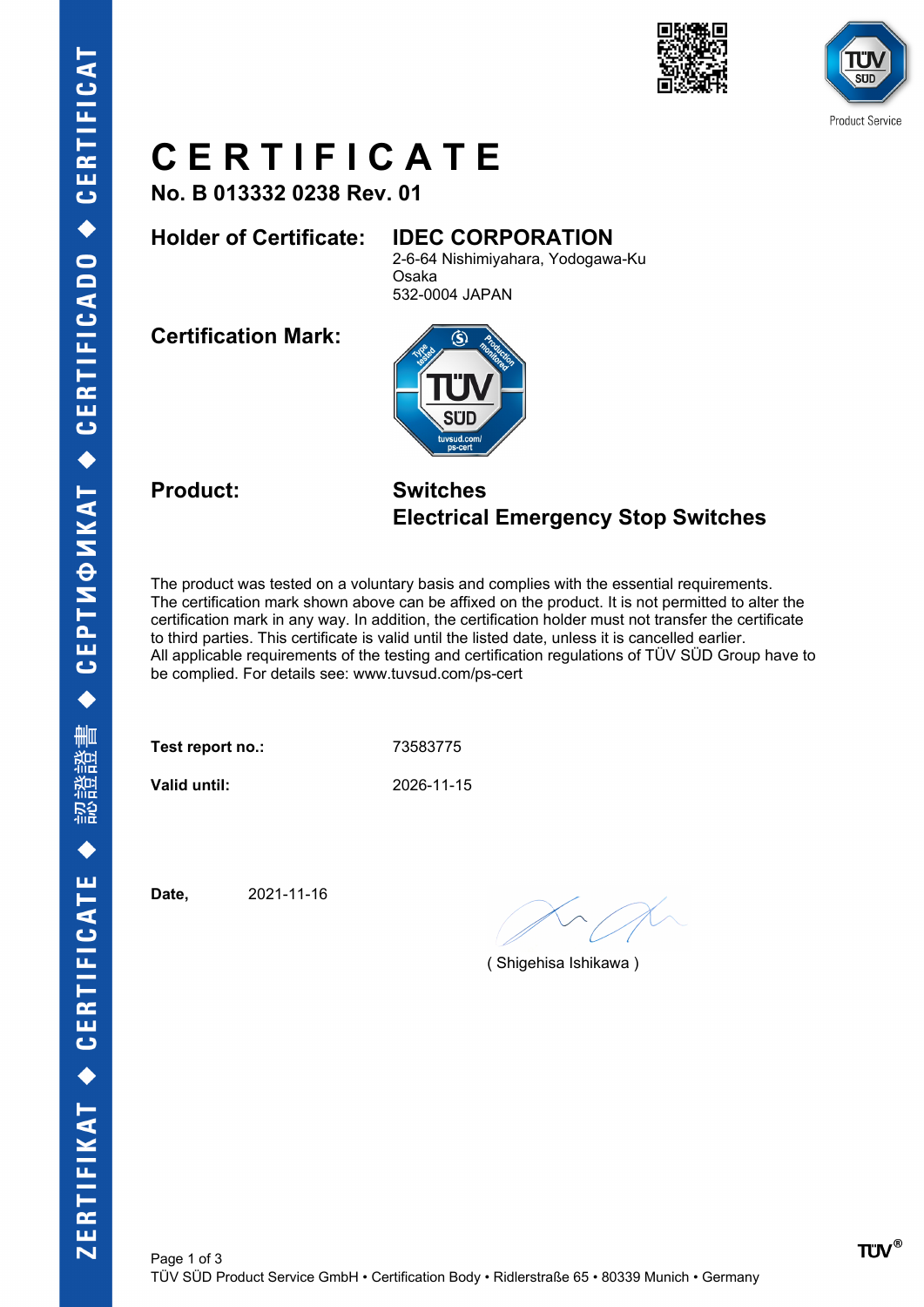

# **C E R T I F I C A T E**

**No. B 013332 0238 Rev. 01**

## **Model(s): X6 Series, Models AB6E**

### **Nomenclature:**

 **AB6E - 3 BV 01 P T R - xxx** I II III IV V VI VII VIII

**I. Basic Model Designation:**

AB6E - X6 Series

II.Button Size

 $3 - 30$  mm O.D. 4 - 40 mm O.D.

#### **III.Function**

BV - Non-Illuminated

#### **IV. Number of NC Contacts (direct opening)**

01 - 1 NC Contact

02 - 2 NC Contact

#### **V.Protection (from panel front)**

None - IP40 P - IP65

#### **VI.Terminal Configuration**

None - Solder terminal

T - Tab terminal

#### **VII. Color Button**

- $R Red$
- RH Bright Red
- RM Bright Red (arrow marked button)
- RR Crimson Red
- RRM Crimson Red (arrow marked button)
- Y Yellow (Not suitable as emergency stop switch)
- YM Yellow (Not suitable as emergency stop switch, arrow marked button)
- N Gray (Not suitable as emergency stop switch)
- NM Gray (Not suitable as emergency stop switch, arrow marked button)
- B Black (Not suitable as emergency stop switch)
- G Green (Not suitable as emergency stop switch)
- S Blue (Not suitable as emergency stop switch)
- W White (Not suitable as emergency stop switch)

#### **VIII. Manufacturer Control Number (Optional)**

xxx - Additional letter(s) and/or number(s)